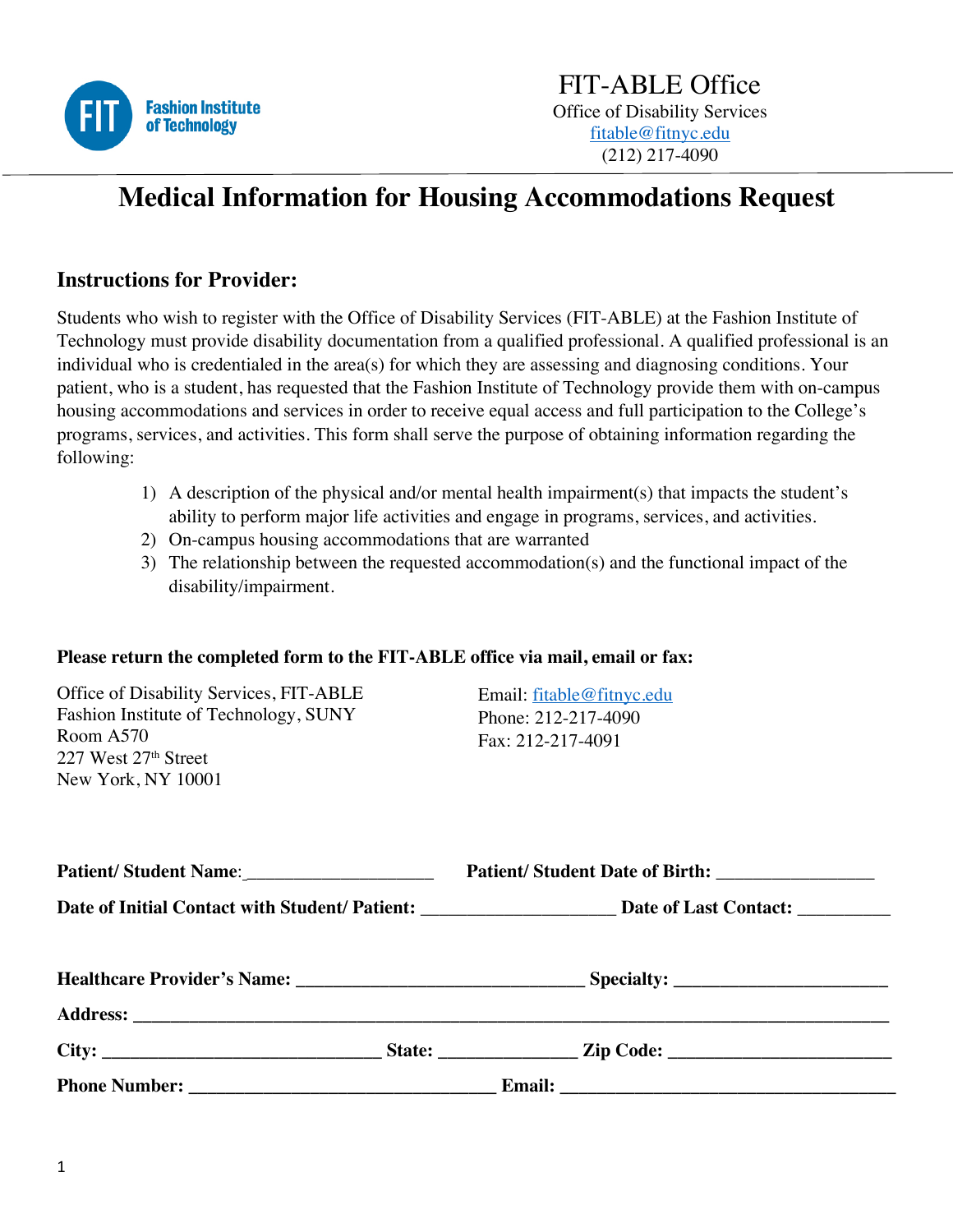#### **Diagnosis & Functional Impact:**

**1) Please provide a diagnostic statement with a date of initial diagnosis:** 

**2) Please describe the symptoms and treatment history- Indicate whether the student's disability/ impairment(s) is permanent, temporary, stable, and/or progressive. Please provide details of the onset, frequency, and duration of episodes. If the student's disability/impairment(s) is temporary, please state its anticipated duration:**

**3) Please provide a description of the physical and/or mental health functional limitations impacting the student's ability to perform major life activities and engage in an on-campus Residence Hall setting:**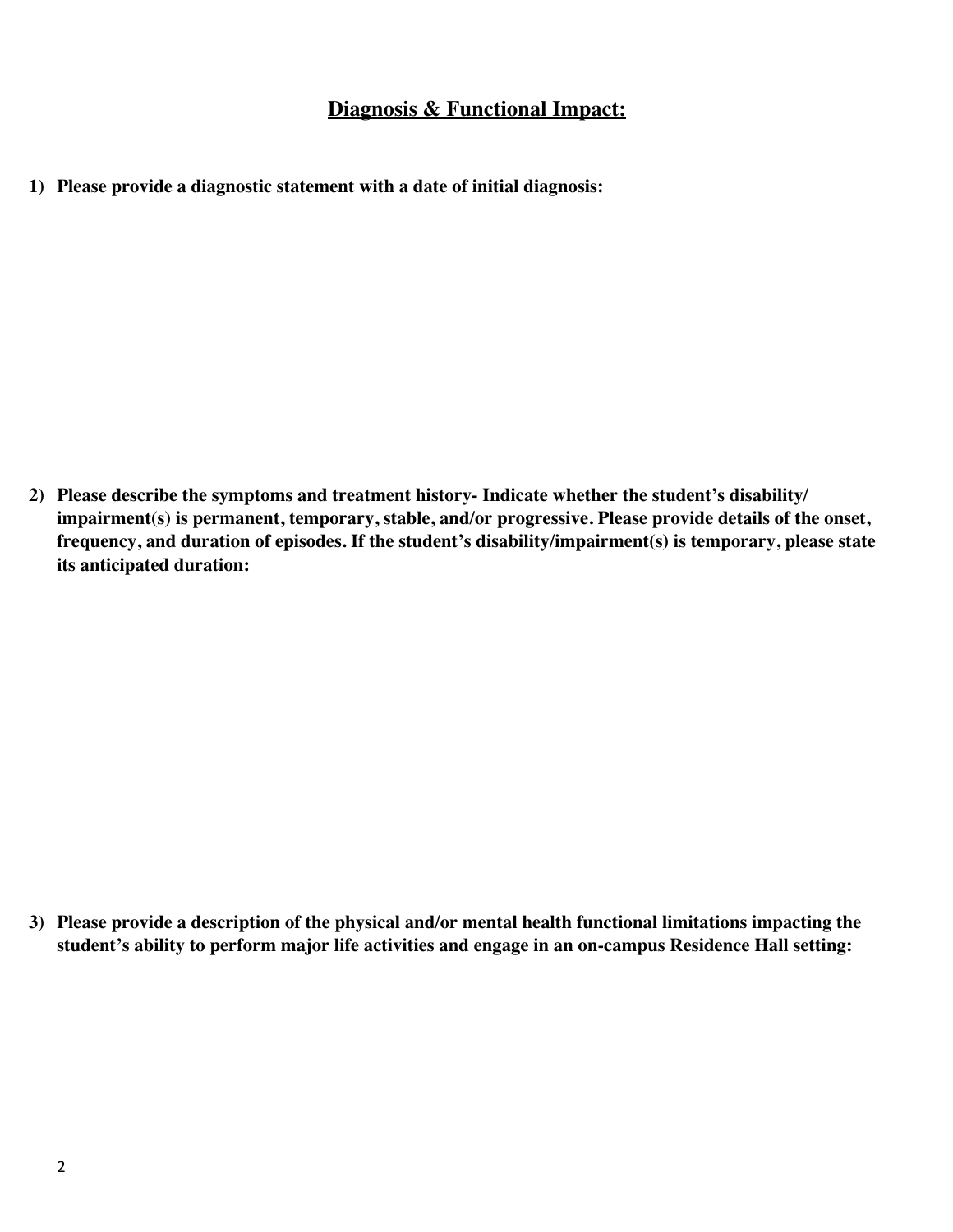## **Current Treatment:**

**4) Please provide details of the student's current treatment plan- indicate what treatment, if any, the patient is receiving and associated with their disability/ impairment(s). This may include, but not limited to medications or therapy. Please include relevant information regarding the side effects:**

### **On- Campus Housing Accommodation Recommendations:**

**5) Please recommend specific housing accommodation(s) that would assist in minimizing or alleviating the limitations related to the student's disability? -Please indicate the reason(s) these are medically necessary and explain how your recommendation(s) would remove any barriers to access or participation in the Residence Hall.**